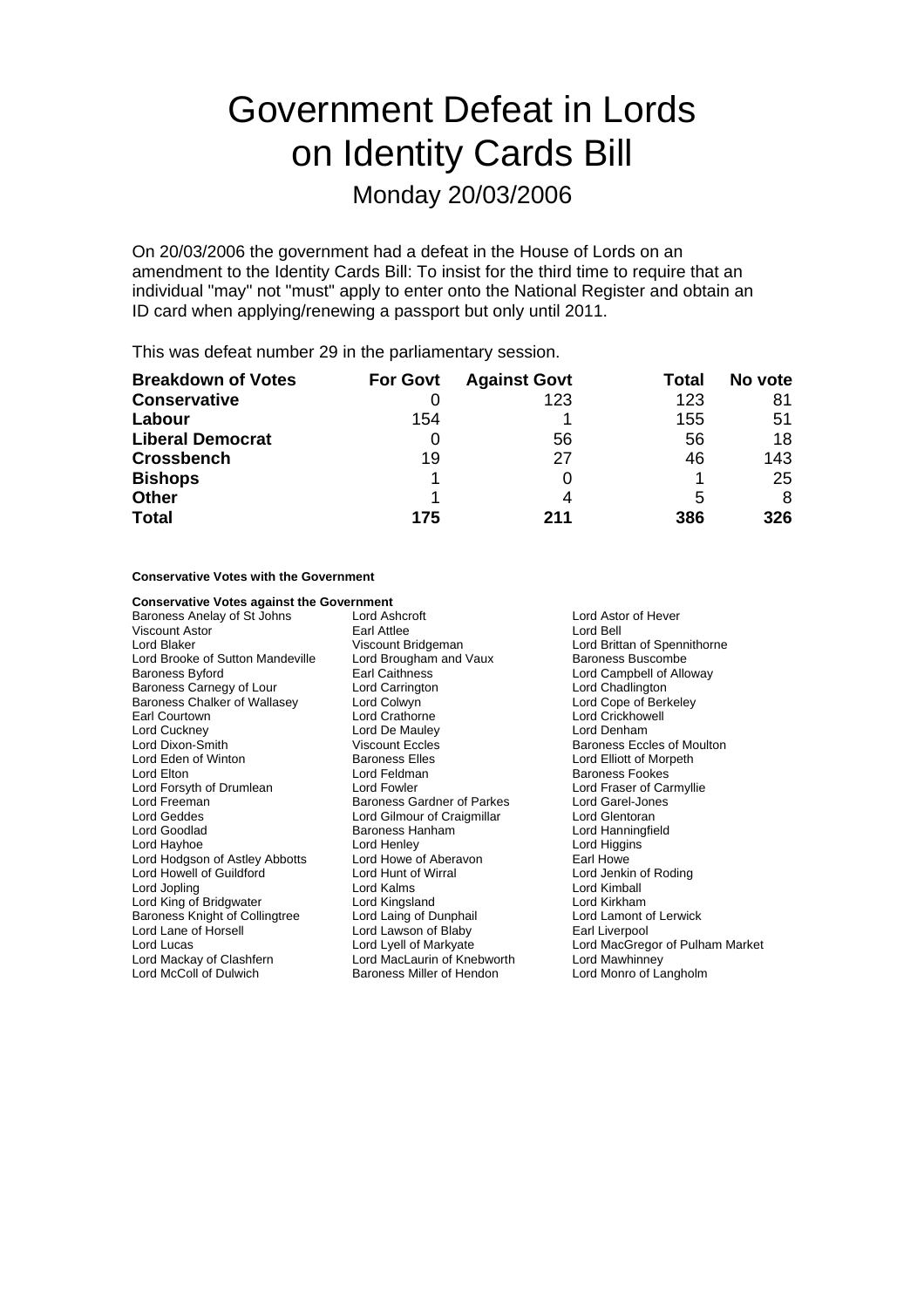Duke of Montrose **Lord Moore of Lower Marsh** Baroness Morris of Bolton<br>
Lord Move and Stourton Lord Naseby **Baroness Morris Corporation**<br>
Lord Mowbray and Stourton **Braintie** Lord Mowbray and Stourton Lord Naseby<br>
Baroness Noakes<br>
Lord Northbrook Baroness Oppenheim-Barnes Baroness<br>
Lord Patten **Earl Peel** Lord Patten in the Earl Peel Earl Peel Cord Caroness Perry of Southwark<br>Baroness Platt of Writtle **Baroness Perry Cord Cord Cord Cord Cord Cord Cord Reav Baroness Platt of Writtle Lord Quinton Lord Rees** Lord Renton Lord Rees Lord Renton Lord Report of Conwy<br>
Lord Roberts of Conwy<br>
Lord Roberts Conwy<br>
Lord Roberts Conwy<br>
Lord Roberts Conwy Lord Rotherwick **Lord Saatchi** Lord Saatchi Baroness Seccombe<br>Earl Selborne **Baroness Sharples** Baroness Sharples Lord Shaw of Northst Baroness Shephard of Northwold Lord Skelmersdale Lord Soulsby of Lord Soulsby of Lord Stewartby Cord Steinberg Lord St John of Fawsley **Lord Steinberg Corporation Corporation** Lord Stewart<br>Cord Strathclyde Lord Swinten Lord Swinten Lord Strathclyde Lord Swinfen **Lord Strathclyde**<br>
Baroness Thatcher Lord Trefoarne Baroness Thatcher **Communist Control Lord Trefgarne** Communist Cord Wiscount Ullswater<br>
Lord Waddington **Victor Control Control Control Control** Lord Wakeham Lord Walker of Worcester

Lord Northbrook **Baroness O'Cathain**<br>Baroness Park of Monmouth Lord Patten of Barnes Lord Wade of Chorlton Lord Wakeham<br>Baroness Wilcox Lord Windlesham

**Labour Votes with the Government** Lord Archer of Sandwell **Lord Ashley of Stoke** Baroness Ashton of Upholland Lord Bach Lord Barnett Lord Bassam of Brighton<br>
Lord Bernstein of Craigweil Lord Bilston<br>
Lord Bornie Lord Bornie Lord Bernstein of Craigweil **Lord Bilston** Lord Borne Lord Borne<br>
Lord Brook Lord Brooke of Alverthorpe Lord Brookman Lord Brooks of Tremorfa<br>
Viscount Chandos<br>
Lord Christopher Viscount Chandos Lord Christopher Lord Clark of Windermere Lord Clarke of Hampstead Lord Clinton-Davis **Baroness Cohen of Pimlico**<br>Baroness Corston **Baroness Crawley** Lord Cunningham of Felling Baroness David **Lord Davies of Oldham** Lord Davies of Coity<br>Baroness Dean of Thornton-le-Fylde Lord Desai **Dean Commence Lord Dixon** Baroness Dean of Thornton-le-Fylde Lord Desai Lord Dixon Lord Donoughue Lord Eatwell Lord Elder Lord Evans of Parkside Lord Evans of Temple Guiting Lord Falconer of Thoroton Baroness Falkender<br>
Baroness Farrington of Ribbleton Lord Faulkner of Worcester Lord Filkin Baroness Farrington of Ribbleton Lord Faulkner of Worcester Lord Filkin<br>Lord Foster of Bishop Auckland Lord Foulkes of Cumnock Lord Fyfe of Fairfield Lord Foster of Bishop Auckland Baroness Gale **Baroness Gibson of Market Rasen** Lord Goldsmith<br>Lord Gordon of Strathblane **Baroness Goudie** Lord Gould of Brookwood Lord Gordon of Strathblane **Baroness Goudie** Cord Gould of Lord Gould of Lord Gould of Lord Greason Lord Graham of Edmonton Lord Grantchester Lord Gregson Lord Hart of Chilton **Lord Haskel Lord Haskel** Lord Haworth Lord Haworth Lord Haworth Lord Haworth Lord Haworth<br>Baroness Hayman **Baroness Heng** Baroness Henig Lord Hogg of Cumbernauld Lord Howarth of Newport Baroness Howells of St Davids Lord Howie of Troon<br>
Lord Hoyle Lord Hughes of Woodside Lord Hunt of Chesterton Lord Hoyle Lord Hughes of Woodside Lord Hunt c<br>
Lord Hunt of Kings Heath **Baroness Jav of Paddington** Lord Jones Lord Jordan **Lord King of West Bromwich** Lord Kirkhill Lord Lord Leitch Lord Lord Lord Lipsey<br>
Baroness Lockwood Lord Lord Lord Lord Lord Macdon<br>
Lord Macdon Baroness Lockwood Lord Lord Lofthouse of Pontefract Lord Macdonald of Tradeston<br>
Lord MacKenzie of Culkein Lord Mackenzie of Framwellgate Lord Mason of Barnsley Baroness Massey of Darwen Lord Maxton Lord Maxton<br>
Lord McIntosh of Haringey Baroness McIntosh of Hudnall Lord McKenzie of Luton Lord Mitchell<br>
Baroness Morgan of Drefelin
Lord Mornis of Manchester
Lord Morris of Aberavon
Lord Mornis of Aberavon
Lord Mornis of Aberavon
Lord Mornis of Aberavon
Lord Mornis of Aberavon Baroness Morgan of Drefelin Lord O'Neill of Clackmannan Lord Patel of Blackburn Lord Paul Lord Pendry **Communist Communist Communist Communist Communist Communist Communist Communist Communist Parameter**<br>
Lord Plant of Highfield **Communist Communist Communist Communist Communist Communist Communist Communist Co** Lord Plant of Highfield Lord Ponsonby of Shulbrede<br>
Lord Puttnam Lord Radice

Lord Acton **Lord Adonis**<br>
Lord Anderson of Swansea<br>
Baroness Amos **Lord Anderson of Swansea**<br>
Lord Anderson of Swansea<br>
Baroness Andrews Lord Anderson of Swansea<br>Lord Ashley of Stoke Lord Brooke of Alverthorpe Lord Brookn<br>
Lord Campbell-Savours
Lord Carter Lord Harris of Haringey Baroness Henig **Baroness Hilton of Eggardon**<br>
Lord Hollick **Baroness Hollis of Heigham** Baroness Jay of Paddington Lord Jones<br>
Lord King of West Bromwich Lord Kinnock Lord Mackenzie of Framwellgate Lord Mason of Barnsl<br>Lord Maxton Culkein Baroness McDonagh Baroness McIntosh of Hudnall Lord Puttnam **Lord Radice** Lord Radice **Baroness Ramsay of Cartvale**<br>
Lord Randall of St Budeaux Baroness Rendell of Babergh Lord Richard Baroness Rendell of Babergh

Earoness Sharples<br>
Lord Skelmersdale<br>
Lord Soulsby of Swaffham Prior

**Lord Cunningham of Felling**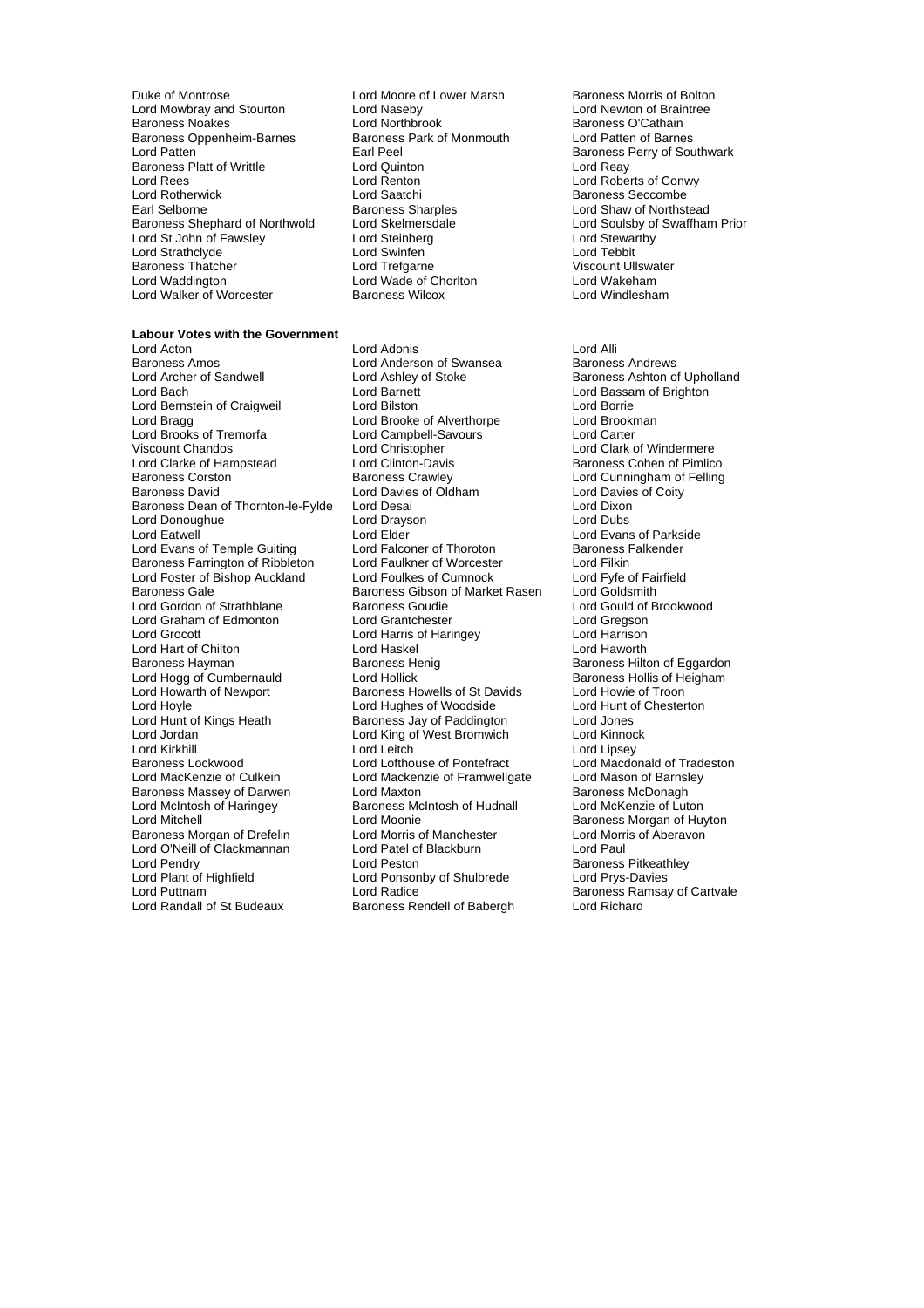Lord Robertson of Port Ellen Lord Rooker Cord Rosser<br>
Lord Rowlands Cord Rosser Baroness Royall of Blaisdon Lord Sainsbury of Turville Lord Rowlands **Baroness Royall of Blaisdon** Lord Sainsbury of Baroness Royall of Blaisdon<br>
Lord Sawyer **Communist Communist Baroness Scotland of Asthal** Viscount Simon Baroness Smith of Gilmorehill Lord Smith of Finsbury Lord Snape Lord Thomas of Macclesfield<br>
Lord Truscott<br>
Lord Tunnicliffe Lord Varley **Communist Communist Communist Communist Communist Communist Communist Communist Communist Communist Communist Communist Communist Communist Communist Communist Communist Communist Communist Communist Communist** Baroness Warwick of Undercliffe Baroness Whitaker<br>Baroness Wilkins **Baroness Whiteker Lord Williams of Elvel** Lord Young of Norwood Green

Baroness Scotland of Asthal<br>Lord Smith of Finsbury Exaroness Taylor of Bolton Lord Temple-Morrison Lord Temple-Morrison Lord Temple-Morrison Lord Temple-Morrison Lord Temple-Morrison Lord Temple-Morrison Lord Temple-Morrison Lord Temple-Morrison Lord Temple-Morrison Lord T

Lord Soley **Lord Strabolgi** Baroness Symons of Vernham Dean<br>Lord Tavlor of Blackburn Baroness Tavlor of Bolton Lord Temple-Morris Lord Turnberg<br>Lord Warner Lord Woolmer of Leeds

### **Labour Votes against the Government**

Baroness Kennedy of The Shaws

#### **Liberal Democrat Votes with the Government**

## **Liberal Democrat Votes against the Government**

- Lord Chidgey Lord Clement-Jones Lord Dholakia Lord Dykes (Exercise of Margravine Viscount Falkland Baroness Falkner of Margravine<br>
Baroness Falkner of Margravine<br>
Lord Fearn (Bassow Farl Glassow) Lord Goodhart **Baroness Hamwee** Baroness Hammes Harris of Richmond<br>
Lord Holme of Cheltenham **Baroness Hammes Harris of Baroness Harris of Richmond** Lord Holme of Cheltenham Lord Hooson Lord Home of Cheltenham Lord Hooson Lord Lester of Herne Herne Hill<br>Baroness Linklater of Butterstone Lord Livsey of Talgarth Baroness Ludford Baroness Linklater of Butterstone Lord Livsey of Talgarth Baroness Ludes Ludes<br>Baroness Luddock Earl Mar and Kellie Lord McNally Baroness Miller of Chilthorne Domer Lord Newby **Lord Call Condensiation**<br>
Lord Call Cord Cord Cord Razzall Cord Cord Cord Cord Redesdale Lord Phillips of Sudbury Lord Razzall<br>Lord Rennard Lord Roberts of Handudno Lord Rennard Lord Roberts of Llandudno Lord Rodgers of Quarry Bank Baroness Scott of Needham Market Baroness Sharp Cord Smith of Clifton Baroness Thomas of Walliswood Lord Tope Lord Tordoff Cord Tordoff Lord Tordoff Lord Tyler<br>
Lord Vallance of Tummel Lord Wallace of Saltaire Corporation Baroness Walmsley Lord Vallance of Tummel<br>Lord Watson of Richmond
- Lord Addington **Lord Alliance**<br>
Lord Avebury **Lord Alliance** Baroness Bonham-Carter of Yarnbury Lord Bradsha Baroness Bonham-Carter of Yarnbury Lord Bradshaw Baroness Maddock Earl Mar and Kellie Lord McNally Lord Russell-Johnston Lord Sandberg<br>
Baroness Sharp of Guildford Lord Shutt of Greetland Lord Taverne  $\overline{\phantom{a}}$  Lord Thomas of Gresford<br>
Lord Thomson of Monifieth Baroness Tonge Baroness Williams of Crosby

## **Crossbench Votes with the Government**

Lord Patel Viscount Slim Lord Tanlaw

### **Crossbench Votes against the Government**

Viscount Allenby of Megiddo<br>
Lord Armstrong of Ilminster Ciscount Bledisloe<br>
Lord Armstrong of Ilminster Ciscount Bledisloe<br>
Lord Armstrong of Ilminster Ciscount Bledisloe Lord Armstrong of Ilminster Viscount Bledisloe Lord Bridges Lord Cameron of Dillington Lord Condon Lord Condon Lord Craig of Radle<br>Viscount Craigavon Lord Chamess Darcy de Knayth Baroness D'Souza Viscount Craigavon University Baroness Darcy de Knayth Baroness I<br>Baroness Fritchie Baroness Howe of Idlicote Lord Laird Countess of Mar Lord Monson Lord Moran Lord Owen **Lord Palmer Lord Palmer** Cord Palmer Lord Ramsbotham<br>
Lord Rix Cord Ryder of Wensum Ladv Saltoun of Ab Lord Rix Lord Ryder of Wensum Lady Saltoun of Abernethy<br>
Lord Thomas of Swynnerton Baroness Warnock Charles Baroness Young of Hornse

Lord Birt **Baroness Boothroyd**<br>
Lord Chorley **Baroness Boothroyd** Bishop of Chelmsford **Exercise Lord Chorley** Cord Chorley **Lord Chorley** Cord Chorless Green around Dearing Baroness Howarth of Breckland Lord Joffe Baroness Greengross Baroness Howarth of Breckland Lord Joffe<br>
Lord Marsh Communication Control Communication Communication Communication Communication Communication Communication Communication Communication Communication C Lord Marsh **Communist Communist Communist Communist Communist Communist Communist Communist Communist Communist Communist Communist Communist Communist Communist Communist Viscount Slim<br>
Viscount Slim Communist Communist C** Viscount Tenby **Lord Turnbull** Lord Turnbull Lord Turnbull Lord Walton of Detchant<br>Lord Williamson of Horton **Lord Wright of Richmond** Lord Wright of Richmond

Baroness Howe of Idlicote

Earl Glasgow

Baroness Young of Hornsey